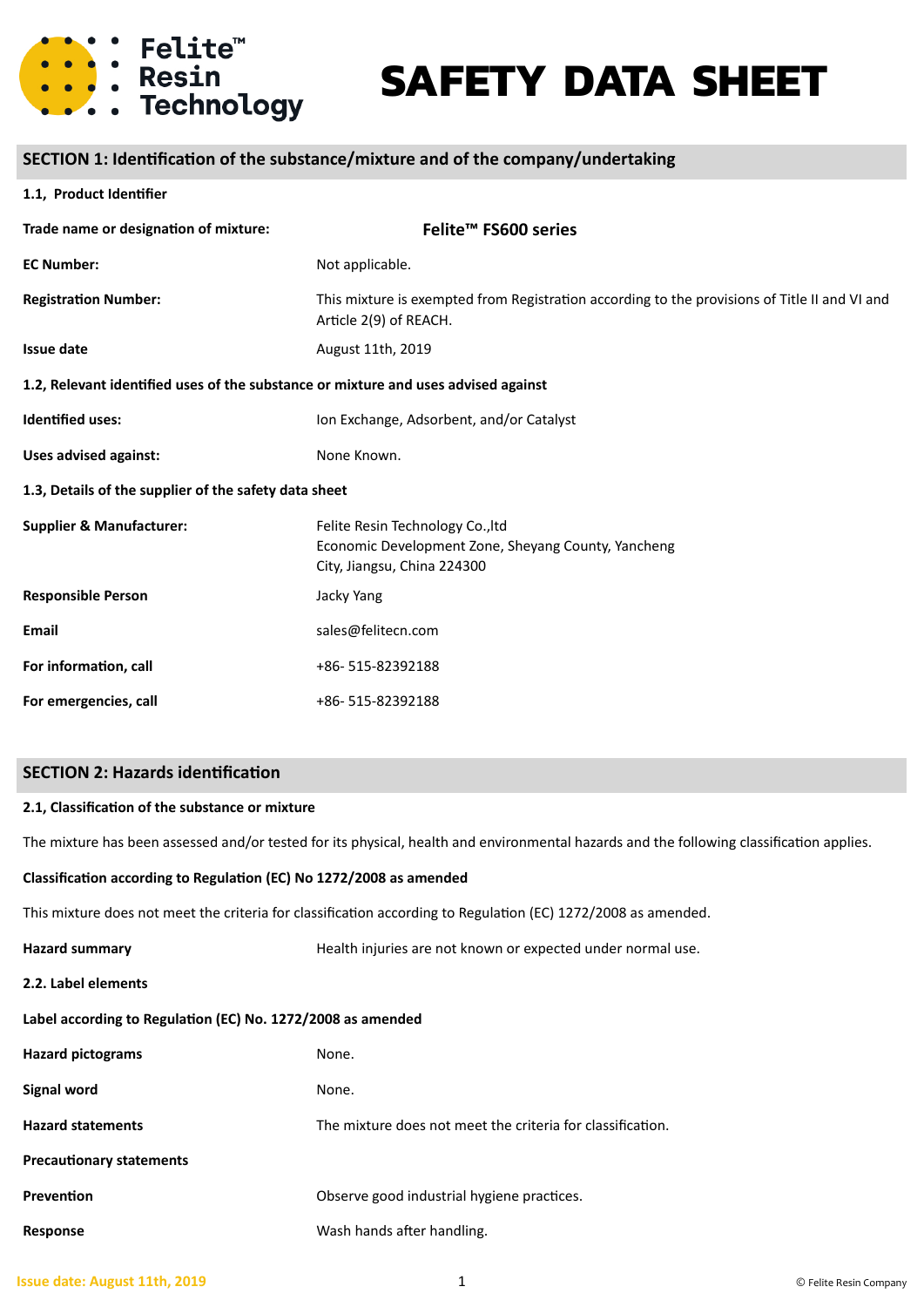| <b>Storage</b>                 | Store away from incompatible materials.                                                                                      |  |
|--------------------------------|------------------------------------------------------------------------------------------------------------------------------|--|
| <b>Disposal</b>                | Dispose of waste and residues in accordance with local authority requirements.                                               |  |
| Supplemental label information | None.                                                                                                                        |  |
| 2.3. Other hazards             | This mixture does not contain substances assessed to be vPvB / PBT according to Regulation<br>(EC) No 1907/2006, Annex XIII. |  |

# **SECTION 3: Composition/information on ingredients**

# **3.2, Mixtures**

# **General information**

| <b>Chemical name</b>             | %         | CAS-No. / EC No.         | <b>REACH Registration No.</b>                                                                                                                                                          | Index No. | <b>Notes</b> |
|----------------------------------|-----------|--------------------------|----------------------------------------------------------------------------------------------------------------------------------------------------------------------------------------|-----------|--------------|
| Quaternary ammonium polyacrylate | $28 - 43$ | 65997-24-2               |                                                                                                                                                                                        |           |              |
| Classification:                  |           | $\overline{\phantom{a}}$ |                                                                                                                                                                                        |           |              |
| Water                            | $57 - 72$ | 7732-18-5                |                                                                                                                                                                                        |           |              |
| <b>Classification:</b>           |           |                          |                                                                                                                                                                                        |           |              |
| <b>Composition comments</b>      |           |                          | All concentrations are in percent by weight unless ingredient is a gas. Gas concentrations are<br>in percent by volume. The full text for all H-statements is displayed in section 16. |           |              |

| <b>SECTION 4: First aid measures</b>                                               |                                                                                                                     |
|------------------------------------------------------------------------------------|---------------------------------------------------------------------------------------------------------------------|
| <b>General information</b>                                                         | Ensure that medical personnel are aware of the material(s) involved, and take precautions to<br>protect themselves. |
| 4.1. Description of first aid measures                                             |                                                                                                                     |
| <b>Inhalation</b>                                                                  | Move to fresh air. Call a physician if symptoms develop or persist.                                                 |
| <b>Skin contact</b>                                                                | Wash off with soap and water. Get medical attention if irritation develops and persists.                            |
| Eye contact                                                                        | Rinse with water. Get medical attention if irritation develops and persists.                                        |
| Ingestion                                                                          | Rinse mouth. Get medical attention if symptoms occur.                                                               |
| 4.2. Most important symptoms and effects,                                          | Exposure may cause temporary irritation, redness, or discomfort.                                                    |
| both acute and delayed                                                             |                                                                                                                     |
| 4.3. Indication of any immediate medical<br>attention and special treatment needed | Treat symptomatically.                                                                                              |

| <b>SECTION 5: Firefighting measures</b> |                                                                                                                                   |
|-----------------------------------------|-----------------------------------------------------------------------------------------------------------------------------------|
| <b>General fire hazards</b>             | The product is not flammable. Thermal decomposition or combustion may liberate carbon<br>oxides and other toxic gases or vapours. |
| 5.1. Extinguishing media                |                                                                                                                                   |
| Suitable extinguishing media            | Water fog. Foam. Dry chemical powder. Carbon dioxide (CO2).                                                                       |
| Unsuitable extinguishing media          | None known.                                                                                                                       |
| 5.2. Special hazards arising from the   | During fire, gases hazardous to health may be formed.                                                                             |
| substance or mixture                    |                                                                                                                                   |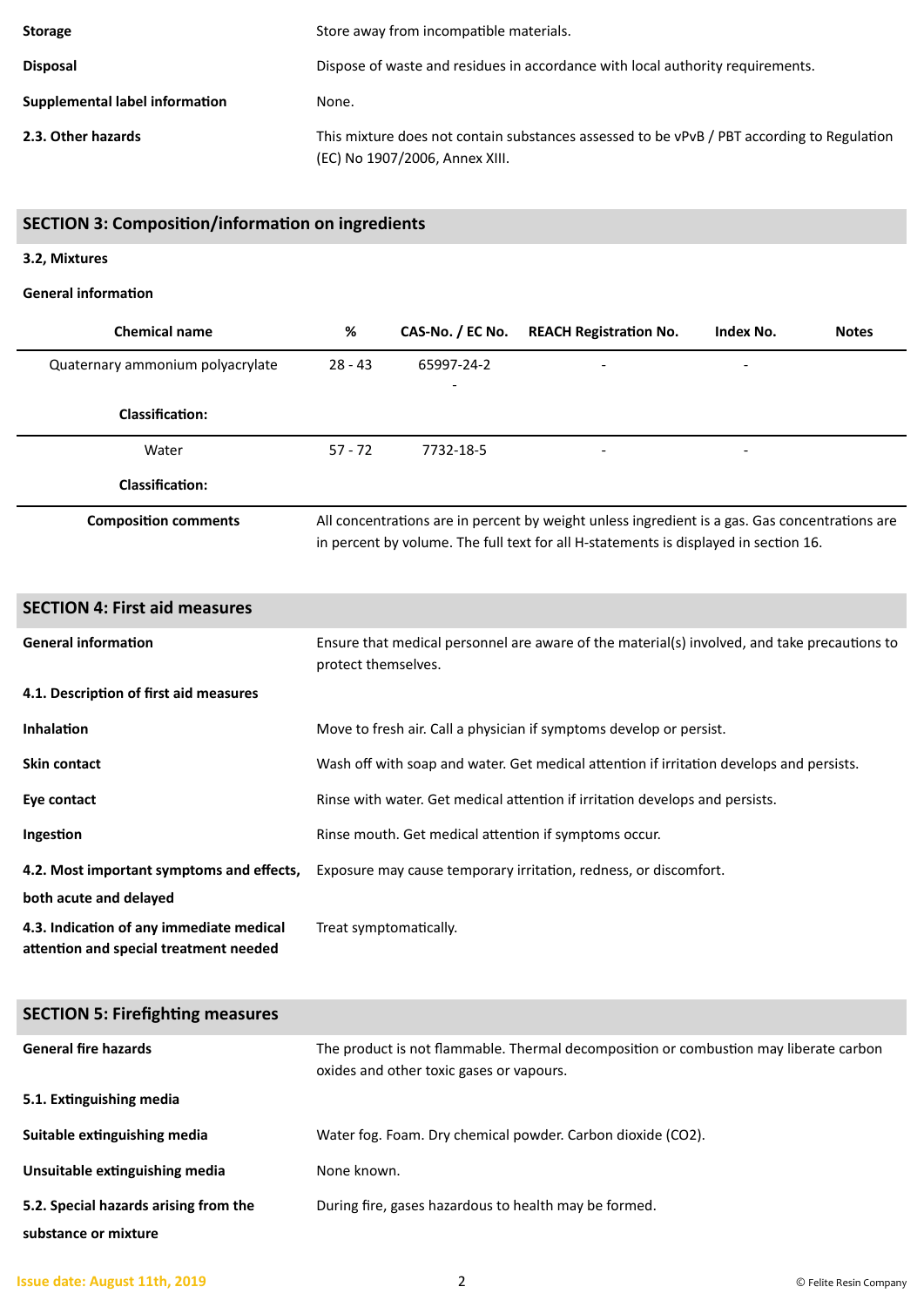| 5.3. Advice for firefighters     |                                                                                               |
|----------------------------------|-----------------------------------------------------------------------------------------------|
| Special protective equipment for | Self-contained breathing apparatus and full protective clothing must be worn in case of fire. |
| firefighters                     |                                                                                               |
| Special fire fighting procedures | Use water spray to cool unopened containers.                                                  |
| Specific methods                 | Use standard firefighting procedures and consider the hazards of other involved materials.    |

# **SECTION 6: Accidental release measures**

| 6.1. Personal precautions, protective equipment and emergency procedures |                                                                                                                                                                                                                                                                                                              |  |  |
|--------------------------------------------------------------------------|--------------------------------------------------------------------------------------------------------------------------------------------------------------------------------------------------------------------------------------------------------------------------------------------------------------|--|--|
| For non-emergency personnel                                              | Keep unnecessary personnel away. Keep people away from and upwind of spill/leak. Do not<br>touch damaged containers or spilled material unless wearing appropriate protective<br>clothing. Ensure adequate ventilation. Local authorities should be advised if significant<br>spillages cannot be contained. |  |  |
| For emergency responders                                                 | Keep unnecessary personnel away. Use personal protection recommended in Section 8 of<br>the SDS.                                                                                                                                                                                                             |  |  |
| 6.2. Environmental precautions                                           | Avoid discharge into drains, water courses or onto the ground.                                                                                                                                                                                                                                               |  |  |
| 6.3. Methods and material for containment<br>and cleaning up             | Large Spills: Dike the spilled material, where this is possible. Sweep up or vacuum up spillage<br>and collect in suitable container for disposal. Following product recovery, flush area with<br>water.                                                                                                     |  |  |
|                                                                          | Small Spills: Clean surface thoroughly to remove residual contamination.                                                                                                                                                                                                                                     |  |  |
|                                                                          | Never return spills to original containers for re-use. For waste disposal, see section 13 of the<br>SDS.                                                                                                                                                                                                     |  |  |
| 6.4. Reference to other sections                                         | For personal protection, see section 8 of the SDS. For waste disposal, see section 13 of the<br>SDS.                                                                                                                                                                                                         |  |  |

| <b>SECTION 7: Handling and storage</b>                               |                                                                                                                    |
|----------------------------------------------------------------------|--------------------------------------------------------------------------------------------------------------------|
| 7.1. Precautions for safe handling                                   | Observe good industrial hygiene practices.                                                                         |
| 7.2. Conditions for safe storage, including<br>any incompatibilities | Store in original tightly closed container. Store away from incompatible materials (see<br>section 10 of the SDS). |
| 7.3. Specific end use(s)                                             | Ion Exchange, Absorbent and/or Catalyst                                                                            |

# **SECTION 8: Exposure controls/personal protection**

| 8.1. Control parameters                    |                                                            |
|--------------------------------------------|------------------------------------------------------------|
| Occupational exposure limits               | No exposure limits noted for ingredient(s).                |
| <b>Biological limit values</b>             | No biological exposure limits noted for the ingredient(s). |
| Recommended monitoring procedures          | Follow standard monitoring procedures.                     |
| Derived no effect levels (DNELs)           | Not available.                                             |
| Predicted no effect concentrations (PNECs) | Not available.                                             |
| 8.2. Exposure controls                     |                                                            |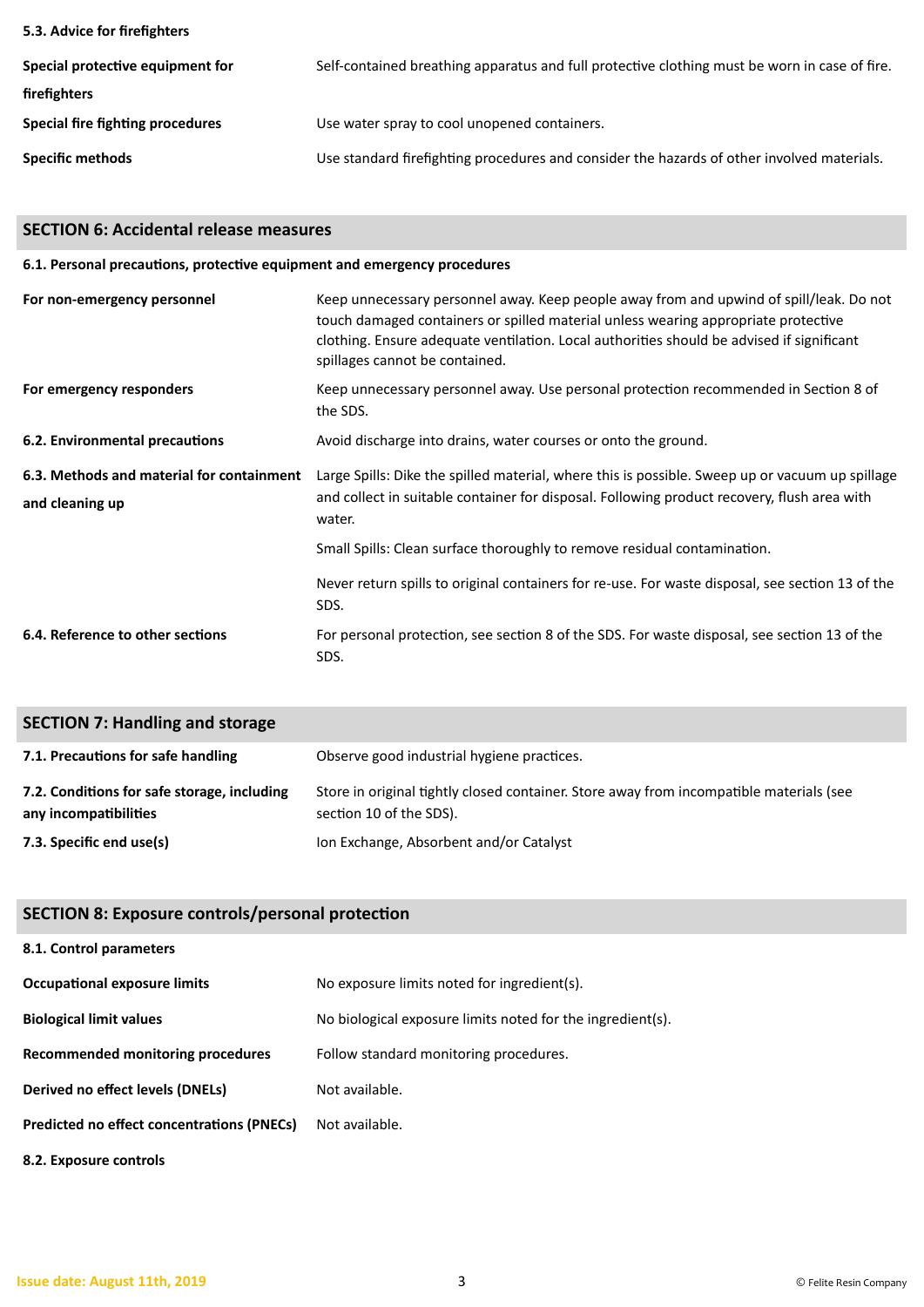| Appropriate engineering controls                                      | Good general ventilation should be used. Ventilation rates should be matched to conditions.<br>If applicable, use process enclosures, local exhaust ventilation, or other engineering controls<br>to maintain airborne levels below recommended exposure limits. If exposure limits have not<br>been established, maintain airborne levels to an acceptable level. |
|-----------------------------------------------------------------------|--------------------------------------------------------------------------------------------------------------------------------------------------------------------------------------------------------------------------------------------------------------------------------------------------------------------------------------------------------------------|
| Individual protection measures, such as personal protective equipment |                                                                                                                                                                                                                                                                                                                                                                    |
| <b>General information</b>                                            | Use personal protective equipment as required. Personal protection equipment should be<br>chosen according to the CEN standards and in discussion with the supplier of the personal<br>protective equipment.                                                                                                                                                       |
| Eye/face protection                                                   | If contact is likely, safety glasses with side shields are recommended.                                                                                                                                                                                                                                                                                            |
| Skin protection                                                       |                                                                                                                                                                                                                                                                                                                                                                    |
| - Hand protection                                                     | Protective gloves should be worn to prevent skin contact.<br>SPECIFIC RECOMMENDATIONS.<br>Breakthrough time: > 10 min (EN 374-3 Class 1).<br>Suitable gloves can be recommended by the glove supplier.                                                                                                                                                             |
| - Other                                                               | Wear suitable protective clothing.                                                                                                                                                                                                                                                                                                                                 |
| <b>Respiratory protection</b>                                         | In case of insufficient ventilation, wear suitable respiratory equipment.                                                                                                                                                                                                                                                                                          |
| <b>Thermal hazards</b>                                                | Wear appropriate thermal protective clothing, when necessary.                                                                                                                                                                                                                                                                                                      |
| <b>Hygiene measures</b>                                               | Always observe good personal hygiene measures, such as washing after handling the<br>material and before eating, drinking, and/or smoking. Routinely wash work clothing and<br>protective equipment to remove contaminants                                                                                                                                         |
| <b>Environmental exposure controls</b>                                | Emissions from ventilation or work process equipment should be checked to ensure they<br>comply with the requirements of environmental protection legislation. Fume scrubbers,<br>filters or engineering modifications to the process equipment may be necessary to reduce<br>emissions to acceptable levels.                                                      |

# **SECTION 9: Physical and chemical properties**

# **9.1. Information on basic physical and chemical properties**

# **Appearance**

| <b>Physical state</b>                   | Solid.         |
|-----------------------------------------|----------------|
| Form                                    | Beads.         |
| Color                                   | White.         |
| Odour                                   | Odourless.     |
| <b>Odour threshold</b>                  | Not available. |
| рH                                      | Neutral.       |
| Melting point/freezing point            | Not available. |
| Initial boiling point and boiling range | Not available. |
| Flash point                             | Not available. |
| <b>Evaporation rate</b>                 | Not available. |
| Flammability (solid, gas)               | Not available. |
|                                         |                |

# **Upper/lower flammability or explosive limits**

**Flammability limit - lower (%)** Not available.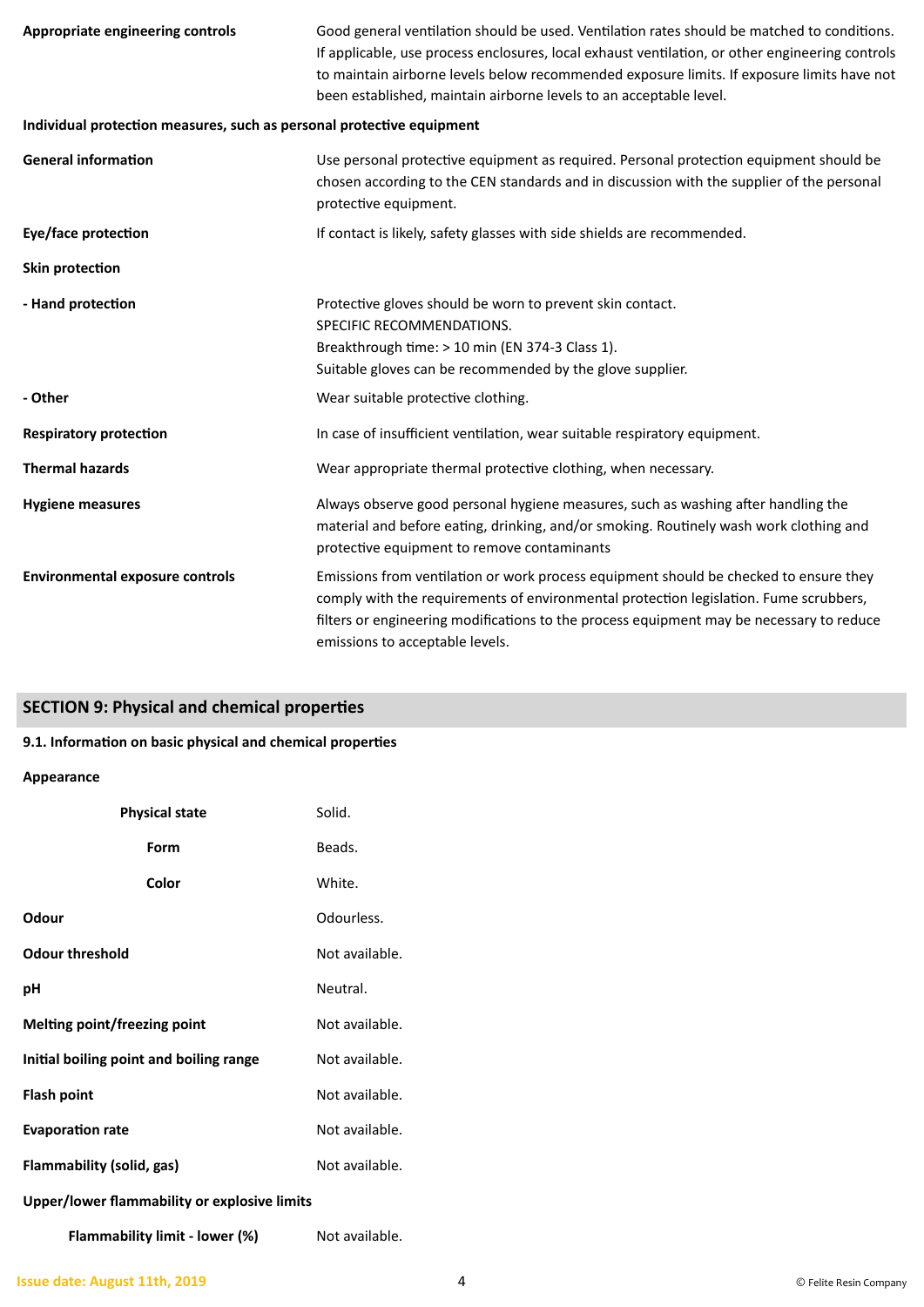| Flammability limit - upper (%)          | Not available.                                |
|-----------------------------------------|-----------------------------------------------|
| Vapour pressure                         | Not applicable.                               |
| Vapour density                          | Not available.                                |
| <b>Relative density</b>                 | $1.04 - 1.09$                                 |
| Solubility(ies)                         | Insoluble.                                    |
| Partition coefficient (n-octanol/water) | Not available.                                |
| <b>Auto-ignition temperature</b>        | Not applicable.                               |
| <b>Decomposition temperature</b>        | Not available.                                |
| <b>Viscosity</b>                        | Not available.                                |
| <b>Explosive properties</b>             | Not explosive.                                |
| <b>Oxidising properties</b>             | Not oxidising.                                |
| 9.2. Other information                  | No relevant additional information available. |
| <b>Density</b>                          | $1.04 - 1.09$                                 |

| <b>SECTION 10: Stability and reactivity</b> |                                                                                                     |
|---------------------------------------------|-----------------------------------------------------------------------------------------------------|
| 10.1. Reactivity                            | The product is stable and non-reactive under normal conditions of use, storage and<br>transport.    |
| 10.2. Chemical stability                    | Material is stable under normal conditions.                                                         |
| 10.3. Possibility of hazardous reactions    | No dangerous reaction known under conditions of normal use.                                         |
| 10.4. Conditions to avoid                   | Contact with incompatible materials. Heat, sparks, flames, elevated temperatures.                   |
| 10.5. Incompatible materials                | Strong oxidising agents. Nitric acid.                                                               |
| 10.6. Hazardous decomposition products      | Thermal decomposition or combustion may liberate carbon oxides and other toxic gases or<br>vapours. |

| <b>SECTION 11: Toxicological information</b> |                                                                                                                        |
|----------------------------------------------|------------------------------------------------------------------------------------------------------------------------|
| <b>General information</b>                   | Occupational exposure to the substance or mixture may cause adverse effects.                                           |
| Information on likely routes of exposure     |                                                                                                                        |
| <b>Inhalation</b>                            | No adverse effects due to inhalation are expected.                                                                     |
| <b>Skin contact</b>                          | No adverse effects due to skin contact are expected.                                                                   |
| Eye contact                                  | Direct contact with eyes may cause temporary irritation.                                                               |
| Ingestion                                    | May cause discomfort if swallowed. However, ingestion is not likely to be a primary route of<br>occupational exposure. |
| <b>Symptoms</b>                              | Exposure may cause temporary irritation, redness, or discomfort.                                                       |
| 11.1. Information on toxicological effects   |                                                                                                                        |
| <b>Acute toxicity</b>                        | Not expected to be acutely toxic.                                                                                      |
| Skin corrosion/irritation                    | Due to partial or complete lack of data the classification is not possible.                                            |
| Serious eye damage/eye irritation            | Due to partial or complete lack of data the classification is not possible.                                            |

```
Issue date: August 11th, 2019 1998 1998 1999 1999 1999 1999 1999 1999 1999 1999 1999 1999 1999 1999 1999 1999 1999 1999 1999 1999 1999 1999 1999 1999 1999 1999 1999
```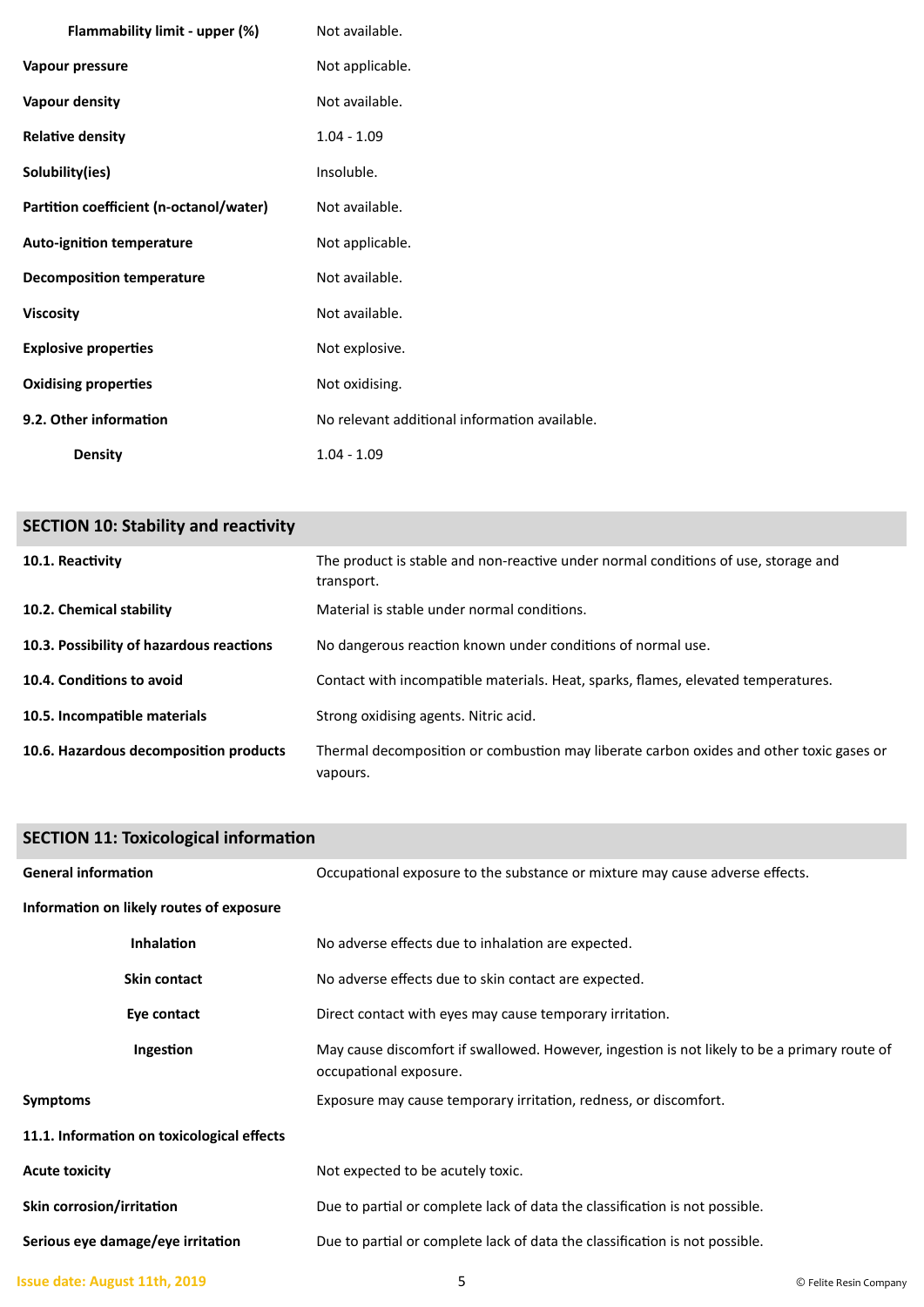| <b>Respiratory sensitisation</b>          | Due to partial or complete lack of data the classification is not possible. |
|-------------------------------------------|-----------------------------------------------------------------------------|
| <b>Skin sensitisation</b>                 | Due to partial or complete lack of data the classification is not possible. |
| <b>Germ cell mutagenicity</b>             | Due to partial or complete lack of data the classification is not possible. |
| Carcinogenicity                           | Due to partial or complete lack of data the classification is not possible. |
| <b>Reproductive toxicity</b>              | Due to partial or complete lack of data the classification is not possible. |
| Specific target organ toxicity - single   | Due to partial or complete lack of data the classification is not possible. |
| exposure                                  |                                                                             |
| Specific target organ toxicity - repeated | Due to partial or complete lack of data the classification is not possible. |
| exposure                                  |                                                                             |
| <b>Aspiration hazard</b>                  | Due to the physical form of the product it is not an aspiration hazard.     |
| Mixture versus substance information      | No information available.                                                   |
| <b>Other information</b>                  | No other specific acute or chronic health impact noted.                     |

| <b>SECTION 12: Ecological information</b>  |                                                                                                                                                                                               |
|--------------------------------------------|-----------------------------------------------------------------------------------------------------------------------------------------------------------------------------------------------|
| 12.1. Toxicity                             | Based on available data, the classification criteria are not met for hazardous to the aquatic<br>environment.                                                                                 |
| 12.2. Persistence and degradability        | No data is available on the degradability of any ingredients in the mixture.                                                                                                                  |
| 12.3. Bioaccumulative potential            | No data available.                                                                                                                                                                            |
| Partition coefficient n-octanol/water (log | Not available.                                                                                                                                                                                |
| Kow)                                       |                                                                                                                                                                                               |
| <b>Bioconcentration factor (BCF)</b>       | Not available.                                                                                                                                                                                |
| 12.4. Mobility in soil                     | The product is insoluble in water.                                                                                                                                                            |
| 12.5. Results of PBT and vPvB assessment   | This mixture does not contain substances assessed to be vPvB / PBT according to Regulation<br>(EC) No 1907/2006, Annex XIII.                                                                  |
| 12.6. Other adverse effects                | No other adverse environmental effects (e.g. ozone depletion, photochemical ozone creation<br>potential, endocrine disruption, global warming potential) are expected from this<br>component. |

| <b>SECTION 13: Disposal considerations</b> |                                                                                                                                                                                                                        |
|--------------------------------------------|------------------------------------------------------------------------------------------------------------------------------------------------------------------------------------------------------------------------|
| 13.1. Waste treatment methods              |                                                                                                                                                                                                                        |
| <b>Residual waste</b>                      | Dispose of in accordance with local regulations. Empty containers or liners may retain some<br>product residues. This material and its container must be disposed of in a safe manner (see:<br>Disposal instructions). |
| <b>Contaminated packaging</b>              | Since emptied containers may retain product residue, follow label warnings even after<br>container is emptied. Empty containers should be taken to an approved waste handling site<br>for recycling or disposal.       |
| EU waste code                              | The Waste code should be assigned in discussion between the user, the producer and the<br>waste disposal company.                                                                                                      |
| Disposal methods/information               | Collect and reclaim or dispose in sealed containers at licensed waste disposal site.                                                                                                                                   |
| <b>Special precautions</b>                 | Dispose in accordance with all applicable regulations.                                                                                                                                                                 |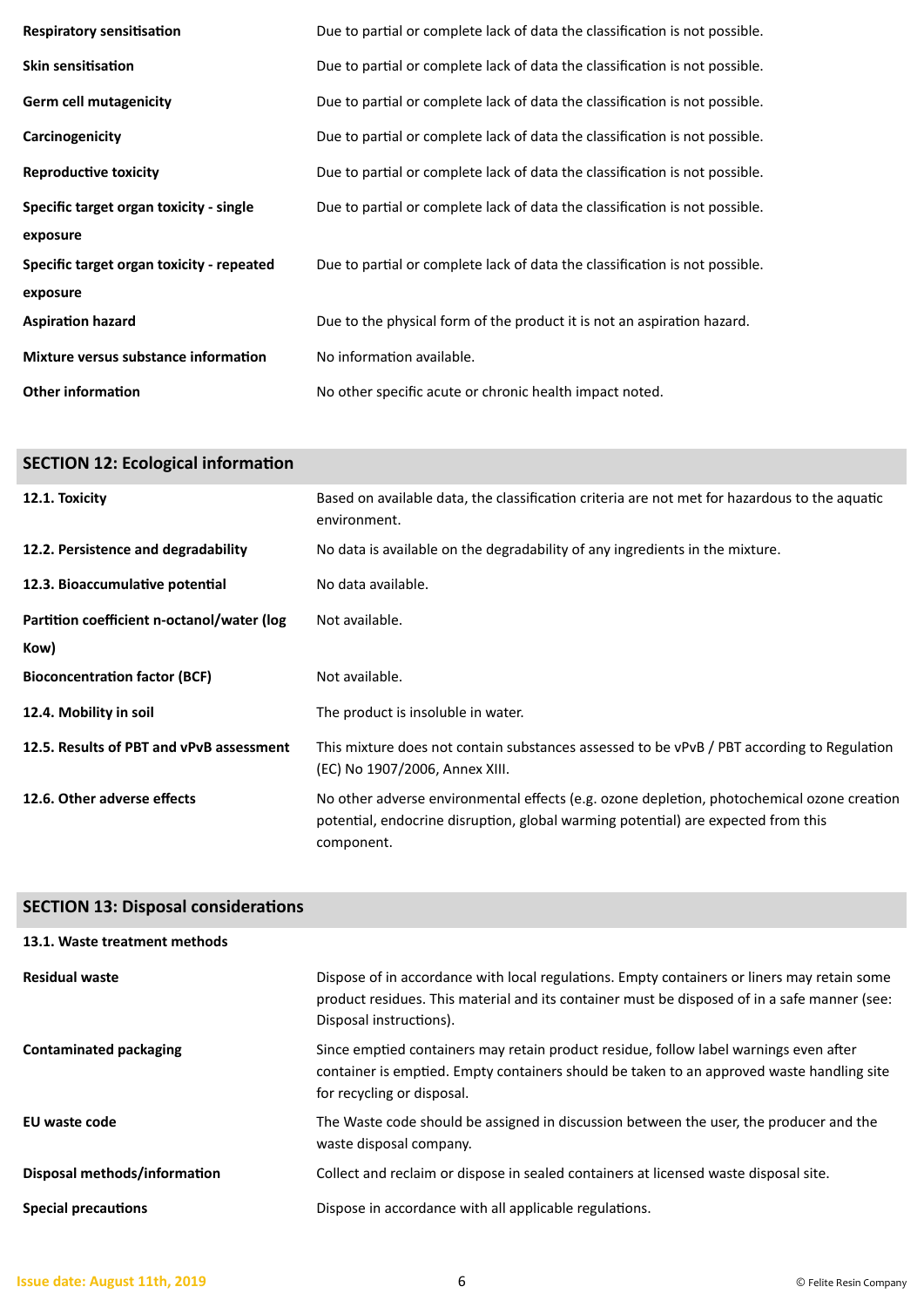## **SECTION 14: Transport information**

#### **ADR**

14.1. - 14.6.: Not regulated as dangerous goods.

## **RID**

14.1. - 14.6.: Not regulated as dangerous goods.

#### **ADN**

14.1. - 14.6.: Not regulated as dangerous goods.

#### **IATA**

14.1. - 14.6.: Not regulated as dangerous goods.

#### **IMDG**

14.1. - 14.6.: Not regulated as dangerous goods.

**14.7. Transport in bulk Not applicable. according to Annex II of MARPOL 73/78 and the IBC Code** Not applicable.

#### **SECTION 15: Regulatory information**

**15.1. Safety, health and environmental regulations/legislation specific for the substance or mixture**

#### **EU regulations**

**Regulation (EC) No. 1005/2009 on substances that deplete the ozone layer, Annex I and II, as amended**

Not listed.

**Regulation (EC) No. 850/2004 On persistent organic pollutants, Annex I as amended**

Not listed.

**Regulation (EU) No. 649/2012 concerning the export and import of dangerous chemicals, Annex I, Part 1 as amended**

Not listed.

**Regulation (EU) No. 649/2012 concerning the export and import of dangerous chemicals, Annex I, Part 2 as amended**

Not listed.

**Regulation (EU) No. 649/2012 concerning the export and import of dangerous chemicals, Annex I, Part 3 as amended**

Not listed.

**Regulation (EU) No. 649/2012 concerning the export and import of dangerous chemicals, Annex V as amended**

Not listed.

**Regulation (EC) No. 166/2006 Annex II Pollutant Release and Transfer Registry, as amended**

Not listed.

**Regulation (EC) No. 1907/2006, REACH Article 59(10) Candidate List as currently published by ECHA**

Not listed.

#### **Authorisations**

**Regulation (EC) No. 1907/2006, REACH Annex XIV Substances subject to authorisation, as amended**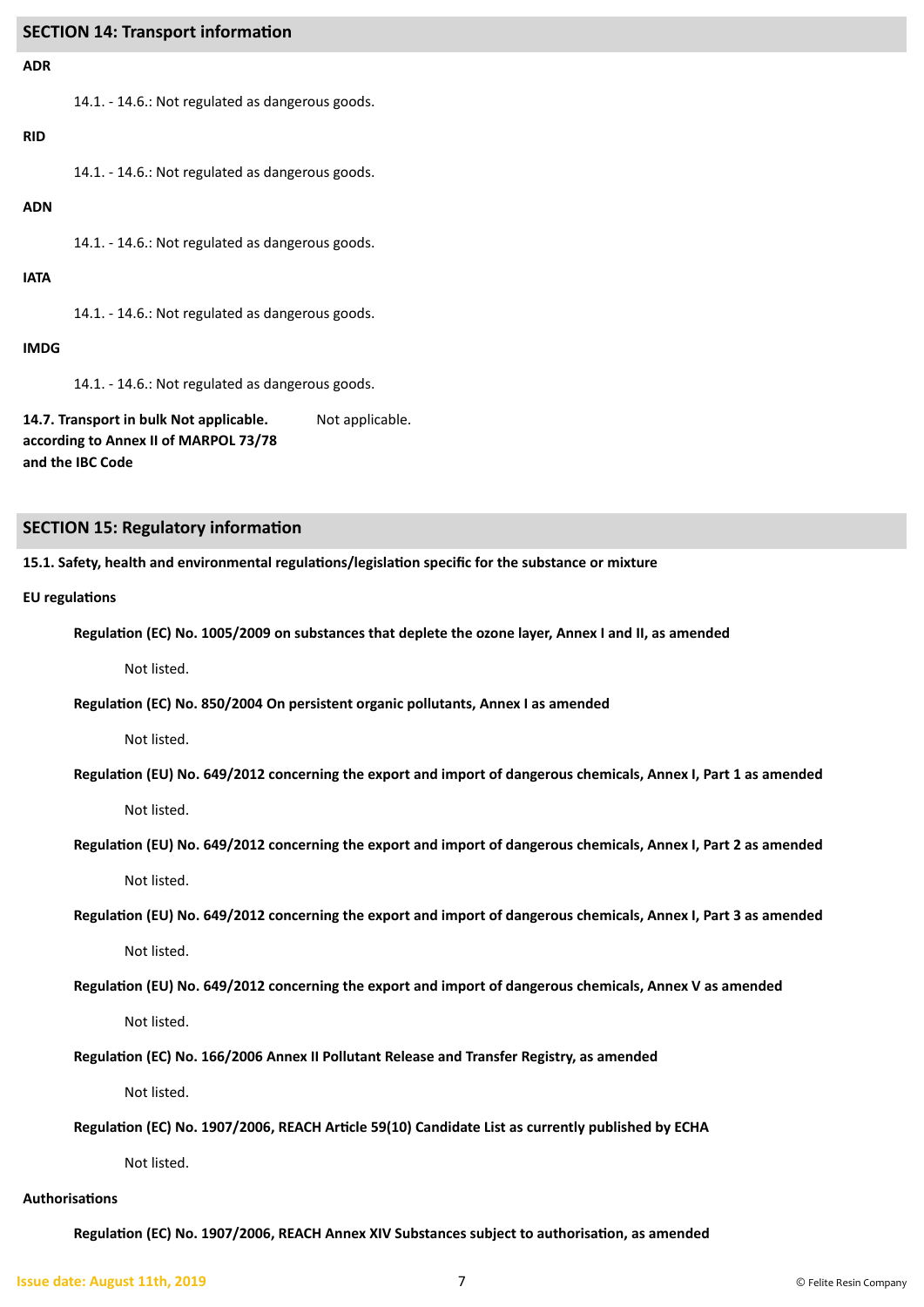#### **Restrictions on use**

**Regulation (EC) No. 1907/2006, REACH Annex XVII Substances subject to restriction on marketing and use as amended**

Not listed.

**Directive 2004/37/EC: on the protection of workers from the risks related to exposure to carcinogens and mutagens at work, as amended.**

Not listed.

#### **Other EU regulations**

#### **Directive 2012/18/EU on major accident hazards involving dangerous substances, as amended**

Not listed.

| <b>Other regulations</b>         | The product is classified and labelled in accordance with Regulation (EC) 1272/2008 (CLP<br>Regulation) as amended. This Safety Data Sheet complies with the requirements of<br>Regulation (EC) No 1907/2006, as amended. |
|----------------------------------|---------------------------------------------------------------------------------------------------------------------------------------------------------------------------------------------------------------------------|
| <b>National regulations</b>      | Follow national regulation for work with chemical agents in accordance with Directive<br>98/24/EC, as amended.                                                                                                            |
| 15.2. Chemical safety assessment | No Chemical Safety Assessment has been carried out.                                                                                                                                                                       |

# **SECTION 16: Other information**

| List of abbreviations                     | ADR: European Agreement Concerning the International Carriage of Dangerous Goods by<br>Road.                            |
|-------------------------------------------|-------------------------------------------------------------------------------------------------------------------------|
|                                           | RID: Regulations concerning the International Carriage of Dangerous Goods by Rail.                                      |
|                                           | ADN: European Agreement Concerning the International Carriage of Dangerous Goods by                                     |
|                                           | Inland Waterways.                                                                                                       |
|                                           | IATA: International Air Transport Association.                                                                          |
|                                           | IMDG Code: International Maritime Dangerous Goods Code.                                                                 |
|                                           | MARPOL: International Convention for the Prevention of Pollution from Ships.                                            |
|                                           | DNEL: Derived No-Effect Level.                                                                                          |
|                                           | PNEC: Predicted No-Effect Concentration.                                                                                |
|                                           | PBT: Persistent, bioaccumulative and toxic.                                                                             |
|                                           | vPvB: Very Persistent and very Bioaccumulative.                                                                         |
| <b>References</b>                         | Not available.                                                                                                          |
| Information on evaluation method leading  | The classification for health and environmental hazards is derived by a combination of                                  |
| to the classification of mixture          | calculation methods and test data, if available.                                                                        |
| Full text of any H-statements not written | None.                                                                                                                   |
| out in full under                         |                                                                                                                         |
| Sections 2 to 15                          |                                                                                                                         |
| <b>Training information</b>               | Follow training instructions when handling this material.                                                               |
| <b>Further information</b>                | This mixture is exempted from Registration according to the provisions of Title II and VI and<br>Article 2(9) of REACH. |